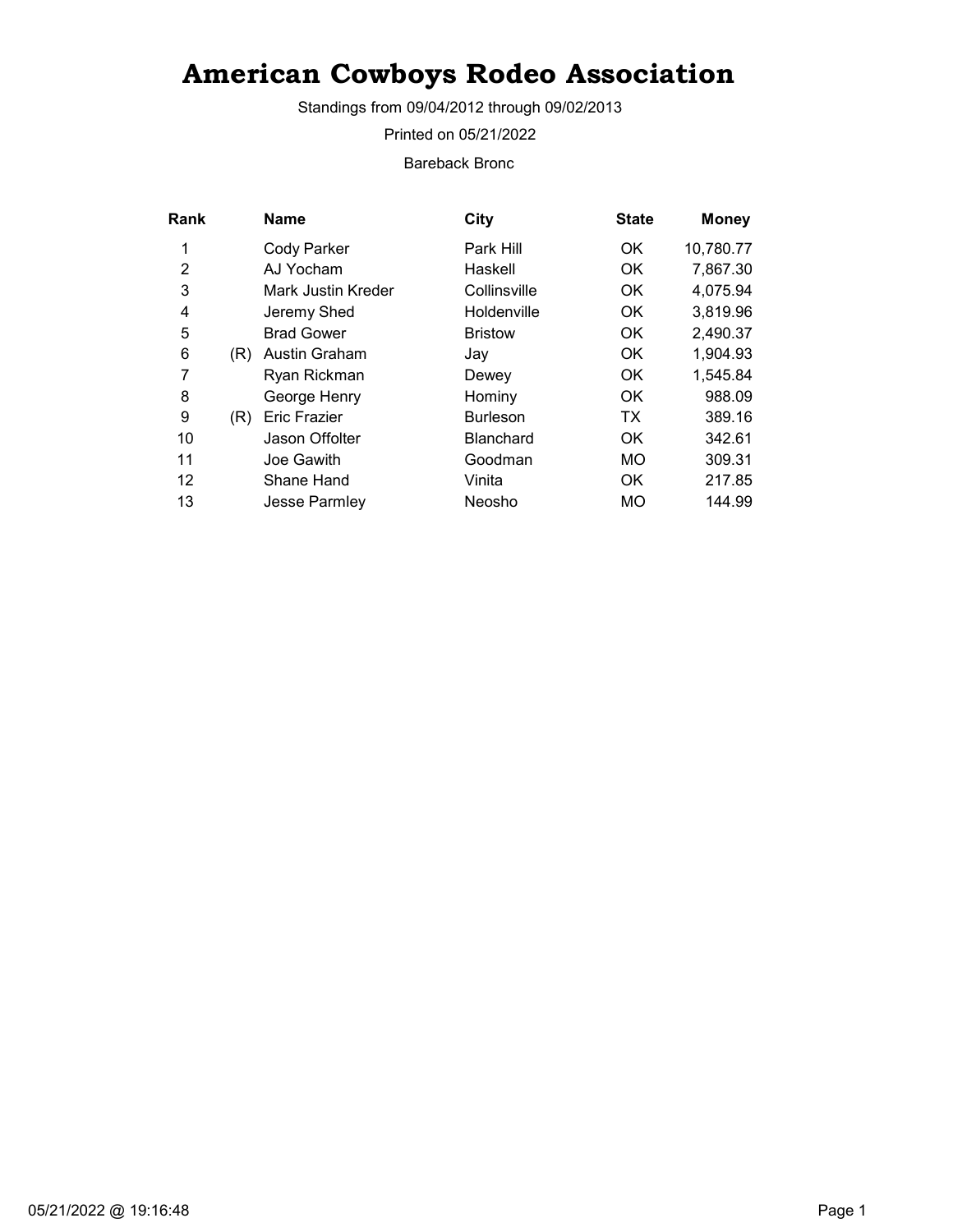Standings from 09/04/2012 through 09/02/2013

Printed on 05/21/2022

Bull Riding

| Rank           |     | Name                        | City               | <b>State</b> | <b>Money</b> |
|----------------|-----|-----------------------------|--------------------|--------------|--------------|
| 1              |     | Marcus Kimberling           | Berryville         | AR           | 5,617.16     |
| $\overline{2}$ |     | <b>Nathan Tull</b>          | Chandler           | OK           | 4,388.21     |
| 3              |     | Aaron Loewer                | Lincoln            | AR           | 3,755.54     |
| 4              |     | David King                  | <b>Baldwin</b>     | KS           | 3,668.73     |
| 5              |     | <b>Winston Quisenberry</b>  | Mannford           | OK           | 3,337.76     |
| 6              |     | Josh Baker                  | <b>Birch Tree</b>  | <b>MO</b>    | 2,486.58     |
| 7              |     | Cody Huitt                  | Porter             | OK           | 2,405.59     |
| 8              | (R) | <b>Billy Quade Phillips</b> | Henryetta          | OK           | 2,386.48     |
| 9              |     | <b>Guthrie Murray</b>       | Miami              | OK           | 1,962.82     |
| 10             |     | Kenny Hickman               | Neosho             | MO.          | 1,837.60     |
| 11             |     | <b>Brandon Dummit</b>       | <b>Billings</b>    | <b>MO</b>    | 1,810.11     |
| 12             | (R) | <b>Shane Baker</b>          | <b>Birch Tree</b>  | MO.          | 1,755.36     |
| 13             |     | Dustin Hall                 | Republic           | МO           | 1,692.72     |
| 14             |     | DJ Shields                  | <b>Elmore City</b> | OK           | 1,561.92     |
| 15             |     | Mason Lowe                  | Exeter             | <b>MO</b>    | 1,544.82     |
| 16             | (R) | <b>Garrett Tribble</b>      | <b>Bristow</b>     | OK           | 1,511.89     |
| 17             | (R) | Seth Killgore               | Colcord            | OK           | 1,401.54     |
| 18             |     | Shayne Henbest              | Aurora             | MO.          | 1,247.51     |
| 19             | (R) | Gerald Bradley              | Monett             | MO           | 1,011.44     |
| 20             | (R) | Ryan Robrahn                | Kansas             | OK           | 945.76       |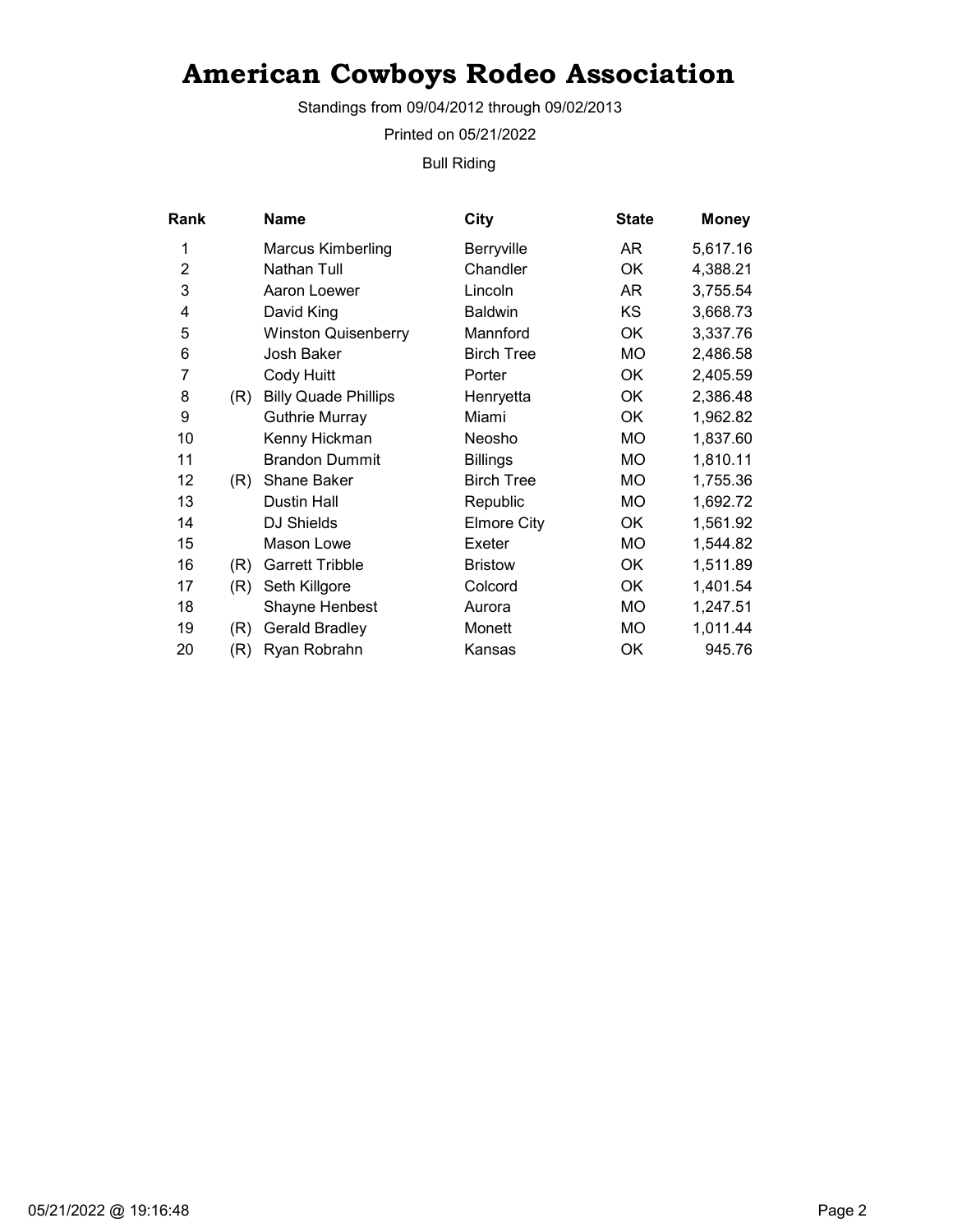Standings from 09/04/2012 through 09/02/2013

Printed on 05/21/2022

Saddle Bronc

| Rank           |     | <b>Name</b>             | <b>City</b>      | <b>State</b> | <b>Money</b> |
|----------------|-----|-------------------------|------------------|--------------|--------------|
| 1              |     | Sean Prater             | Peru             | KS           | 7,804.19     |
| $\overline{2}$ |     | Darin Lively            | Kingston         | AR           | 7,289.66     |
| 3              |     | Shane Hand              | Vinita           | OK           | 4,487.62     |
| 4              |     | <b>Blane Stacy</b>      | <b>Blanchard</b> | OK           | 4,430.97     |
| 5              |     | Nicholas Shenold        | Glencoe          | OK           | 2,542.14     |
| 6              |     | <b>Todd Leftwich</b>    | Winfield         | <b>KS</b>    | 2,432.22     |
| 7              |     | <b>Clayton Casebolt</b> | Hominy           | 0K           | 2,372.49     |
| 8              |     | Ramey Jernigan          | <b>McAlester</b> | OK           | 2,369.29     |
| 9              |     | Timmy Matthews          | Monkey Island    | OK           | 1,542.28     |
| 10             |     | <b>Tyler Huston</b>     | Gallatin         | <b>MO</b>    | 1,203.82     |
| 11             | (R) | Kip Overman             | Columbus         | <b>KS</b>    | 806.04       |
| 12             | (R) | <b>Tex Benfer</b>       | Tupelo           | OK           | 745.72       |
| 13             |     | Clayton Zibell          | Elk City         | KS           | 726.44       |
| 14             |     | Keegan Knox             | Abilene          | KS           | 666.07       |
| 15             | (R) | Roper Kiesner           | Granbury         | TX           | 596.16       |
| 16             |     | <b>Tanner Nolan</b>     | <b>Big Cabin</b> | OK           | 550.14       |
| 17             |     | Nate Moore              | Hume             | MO           | 533.60       |
| 18             | (R) | Justin C. Miller        | Henryetta        | OK           | 408.90       |
| 19             |     | Paul Esquibel           | Alva             | OK           | 302.49       |
| 20             |     | Chris Johnson           | Weatherford      | OK           | 228.53       |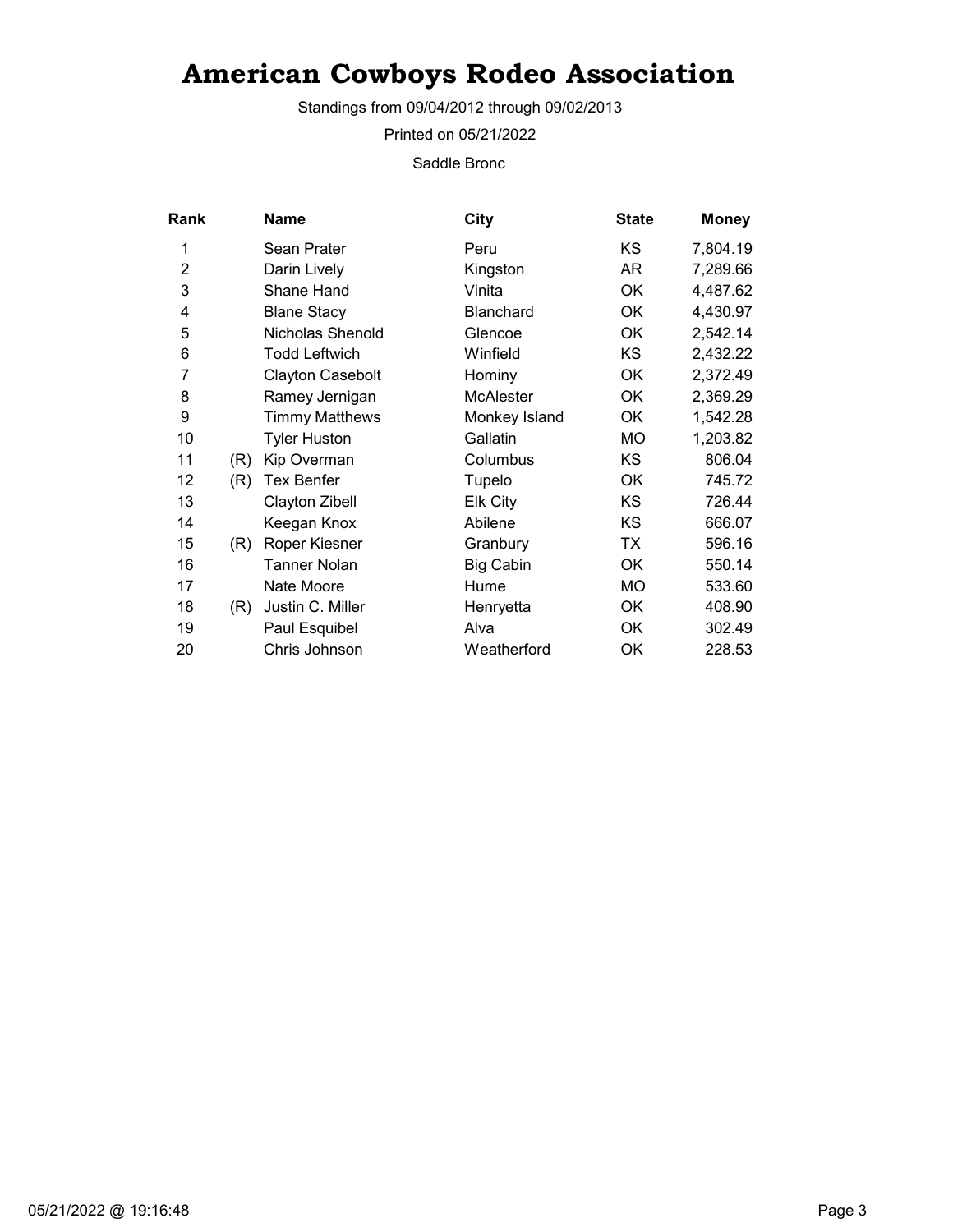Standings from 09/04/2012 through 09/02/2013

Printed on 05/21/2022

Tie-Down Roping

| Rank           |     | Name                    | City             | <b>State</b> | <b>Money</b> |
|----------------|-----|-------------------------|------------------|--------------|--------------|
| 1              |     | JC King                 | <b>Stilwell</b>  | OK           | 6,649.24     |
| $\overline{2}$ |     | <b>Justin Smith</b>     | Tahlequah        | OK           | 6,193.27     |
| 3              | (R) | <b>Tyler Milligan</b>   | Stephenville     | ТX           | 5,246.35     |
| 4              |     | Walt White              | Owasso           | OK           | 4,786.57     |
| 5              |     | <b>Tylen Layton</b>     | Copan            | OK           | 4,498.65     |
| 6              |     | <b>Stevie Brickey</b>   | Tahlequah        | <b>OK</b>    | 4,041.23     |
| 7              | (R) | Jarrod Branch           | Wellston         | OK           | 3,778.10     |
| 8              |     | <b>Chris Neal</b>       | Muldrow          | <b>OK</b>    | 3,550.13     |
| 9              |     | <b>Budge Herbert</b>    | Heavener         | 0K           | 3,545.02     |
| 10             |     | <b>Bill Warner</b>      | Muldrow          | ОK           | 3,319.29     |
| 11             |     | Quinton Inman           | Vinita           | OK           | 3,278.07     |
| 12             |     | Ethan Hill              | S. Coffeyville   | OK           | 3,215.50     |
| 13             |     | Clay Brown              | Purdy            | MO           | 3,199.51     |
| 14             |     | Stephen Reagor          | Tulsa            | OK           | 2,730.92     |
| 15             |     | <b>Blake Deckard</b>    | Eufaula          | OK           | 2,367.34     |
| 16             |     | <b>Bradley Hamilton</b> | <b>McAlester</b> | OK           | 2,268.11     |
| 17             |     | Glenn Jackson           | Okmulgee         | <b>OK</b>    | 1,707.35     |
| 18             | (R) | Mason Carter            | Checotah         | OK           | 1,619.31     |
| 19             |     | Derek Goff              | Tulsa            | OK           | 1,586.28     |
| 20             |     | Blake Ash               | Aurora           | MO           | 1,555.53     |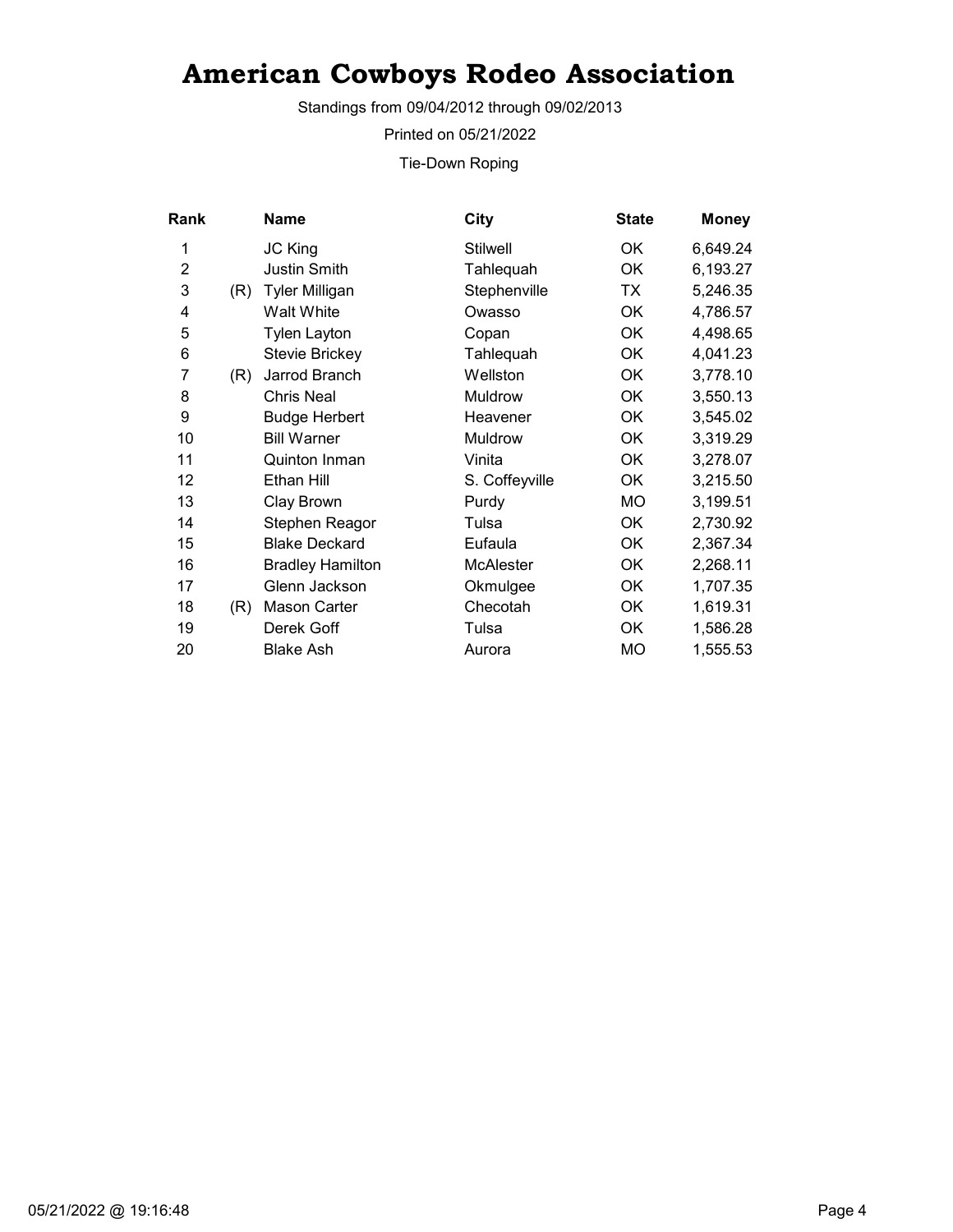Standings from 09/04/2012 through 09/02/2013

Printed on 05/21/2022

Steer Wrestling

| Rank           |     | <b>Name</b>             | City              | <b>State</b> | <b>Money</b> |
|----------------|-----|-------------------------|-------------------|--------------|--------------|
| 1              |     | Josh Hammer             | Thomas            | 0K           | 6,141.87     |
| $\overline{2}$ |     | Austin Mason            | Hennryetta        | OK           | 6,124.06     |
| 3              |     | <b>Tanner McElhaney</b> | Henryetta         | OK           | 5,691.54     |
| 4              |     | <b>Chance Howard</b>    | Cedarville        | AR           | 5,609.59     |
| 5              |     | <b>Stewart Gulager</b>  | Ft. Scott         | <b>KS</b>    | 5,283.51     |
| 6              |     | Jeffrey K. Miller       | <b>Blue Mound</b> | <b>KS</b>    | 3,946.83     |
| 7              |     | <b>Ronnie Fields</b>    | Oklahoma City     | OK           | 3,631.42     |
| 8              |     | <b>Walt Sherry</b>      | Atwell            | OK           | 3,291.82     |
| 9              |     | <b>Brady McFarren</b>   | Okmulgee          | ОK           | 2,955.86     |
| 10             |     | Mike Bush               | Whitefield        | ОK           | 2,493.80     |
| 11             |     | <b>Jason Stewart</b>    | <b>Bristow</b>    | OK           | 2,349.68     |
| 12             |     | Jake Callihan           | Jay               | OK           | 2,164.78     |
| 13             | (R) | Dylan Connor Humphrey   | Gore              | OK           | 1,847.26     |
| 14             |     | Levi Rudd               | <b>Morris</b>     | OK           | 1,721.02     |
| 15             |     | Jake Morgan             | Talala            | 0K           | 1,647.32     |
| 16             |     | <b>Robert Kelly</b>     | Nicoma Park       | ОK           | 1,500.43     |
| 17             |     | David Reagor Jr.        | <b>Morris</b>     | OK           | 1,335.33     |
| 18             |     | <b>Wes Marrel</b>       | Checotah          | OK           | 1,278.66     |
| 19             |     | <b>Tod L Bowser</b>     | Pierce City       | MO           | 1,243.84     |
| 20             | (R) | Denard Butler           | <b>Morris</b>     | OK           | 1,210.00     |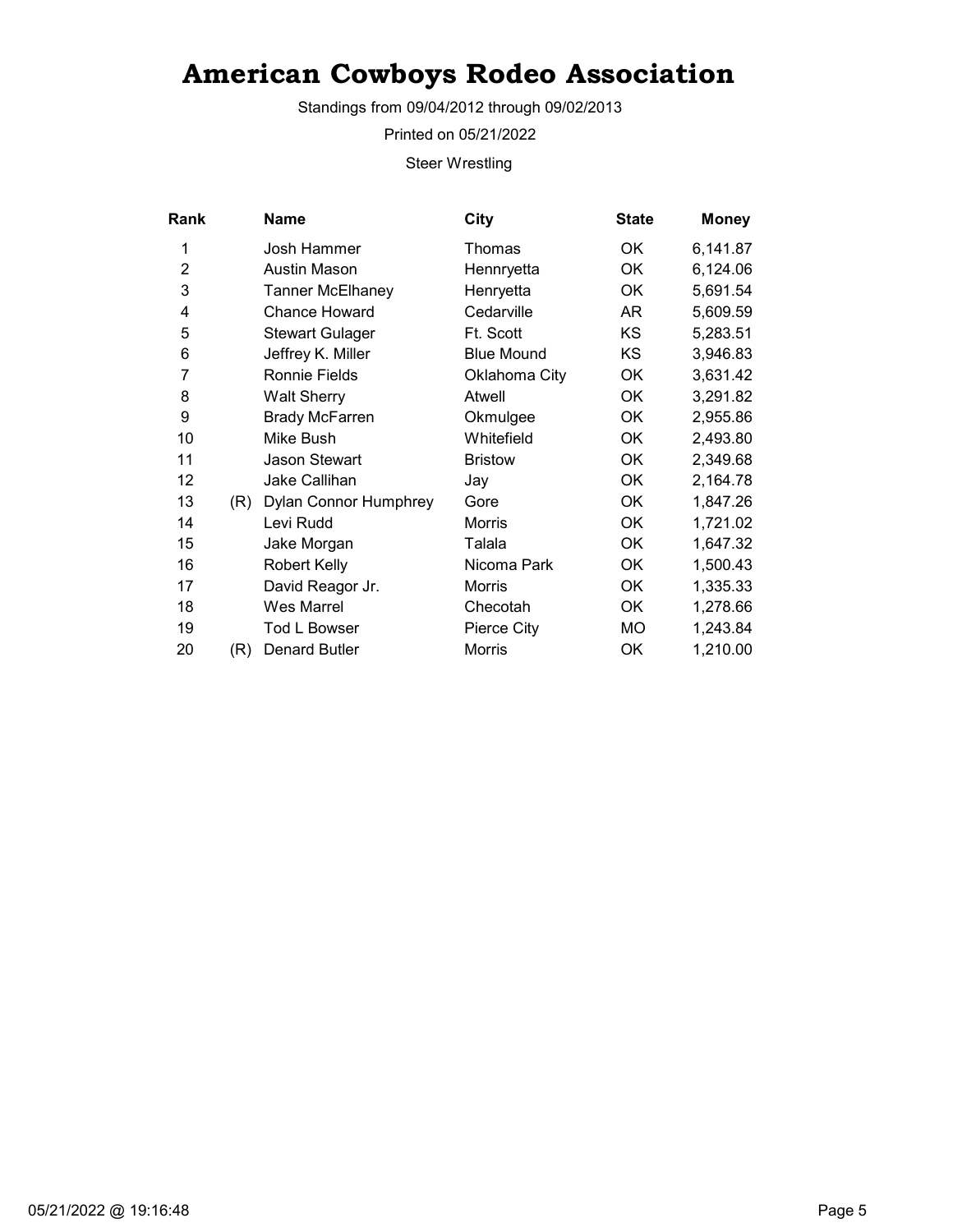Standings from 09/04/2012 through 09/02/2013

Printed on 05/21/2022

Cowgirl Barrel Racing

| Rank           |     | <b>Name</b>            | <b>City</b>         | <b>State</b> | <b>Money</b> |
|----------------|-----|------------------------|---------------------|--------------|--------------|
| 1              |     | <b>Tiffany Teehee</b>  | Claremore           | OK           | 9,467.08     |
| $\overline{2}$ |     | Jennifer Turner        | Vinita              | <b>OK</b>    | 9,055.48     |
| 3              |     | Sallye Williams        | <b>Skiatook</b>     | OK           | 6,521.51     |
| 4              |     | <b>Cheyenne Shipps</b> | Dadeville           | <b>MO</b>    | 5,914.13     |
| 5              |     | Kara Kreder            | Collinsville        | ОK           | 5,786.10     |
| 6              |     | Kasi Prather           | Ochelata            | <b>OK</b>    | 5,378.62     |
| 7              |     | Paula Mercer           | Howe                | OK           | 4,040.62     |
| 8              |     | Jyme Beth Powell       | Checotah            | OK           | 3,631.88     |
| 9              |     | Nicole Evans           | Miami               | ОK           | 2,927.33     |
| 10             |     | LaRae Smith            | <b>Barnsdall</b>    | <b>OK</b>    | 2,859.68     |
| 11             | (R) | Whitley Jo Vann        | Roland              | OK           | 2,629.37     |
| 12             |     | Cari Titsworth         | <b>McAlester</b>    | <b>OK</b>    | 2,380.32     |
| 13             |     | Kylie Bedene           | Owasso              | OK           | 2,346.12     |
| 14             |     | <b>Kynder Starr</b>    | Catoosa             | <b>OK</b>    | 2,154.82     |
| 15             |     | Jodi Ray               | Heavener            | OK           | 2,016.23     |
| 16             |     | <b>Kelsey Spurlock</b> | Inola               | OK           | 1,876.55     |
| 17             | (R) | Miranda Ray            | <b>Broken Arrow</b> | OK           | 1,750.30     |
| 18             | (R) | Mary Kunze             | Okmulgee            | ОK           | 1,701.08     |
| 19             | (R) | Shayla Gower           | Skiatook            | OK           | 1,699.13     |
| 20             | (R) | Kinsley Swepston       | Vian                | OK           | 1,608.12     |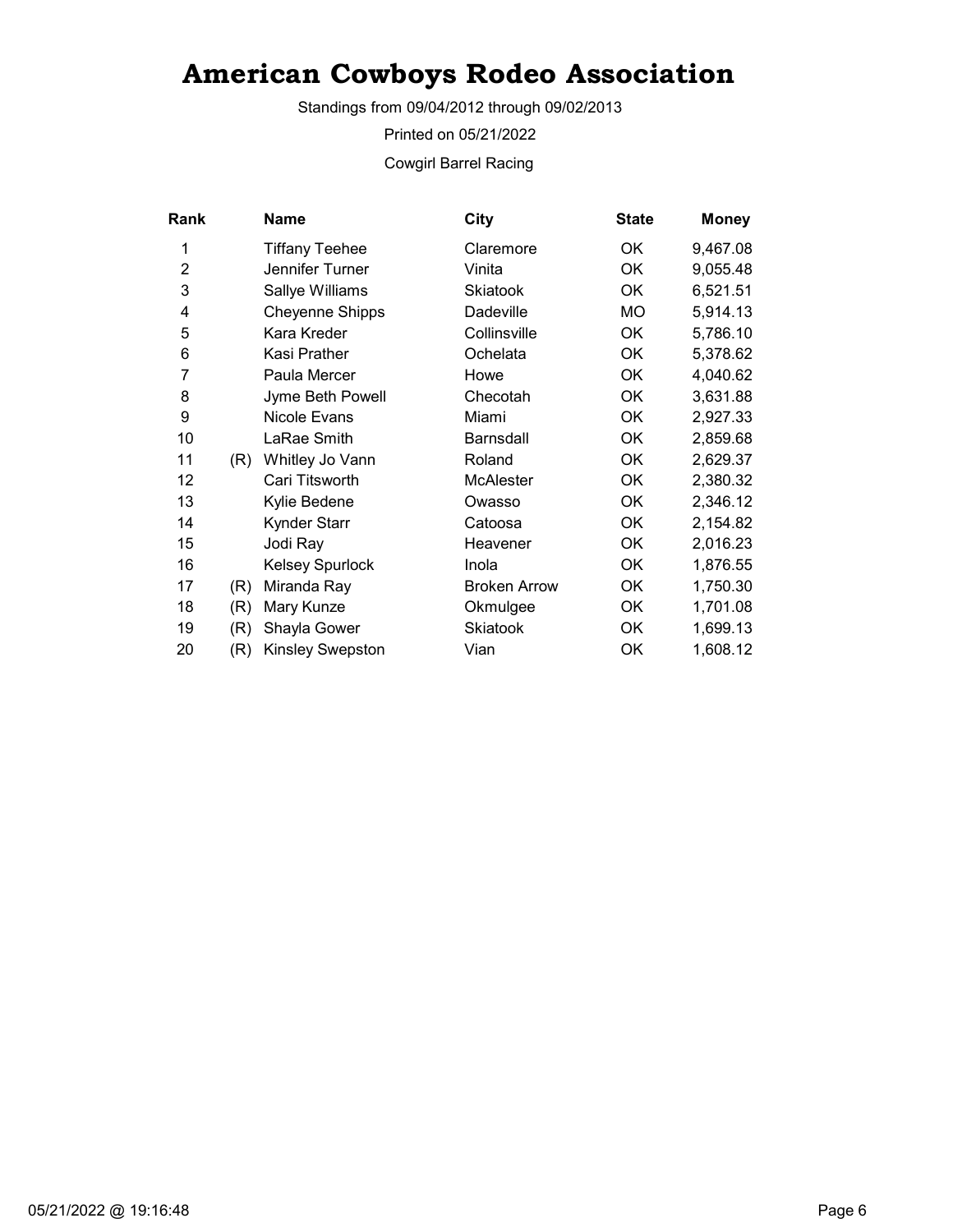Standings from 09/04/2012 through 09/02/2013

Printed on 05/21/2022

Header Team Roping

| <b>Rank</b>    |     | Name                  | City            | <b>State</b> | <b>Money</b> |
|----------------|-----|-----------------------|-----------------|--------------|--------------|
| 1              |     | <b>Jesse Stipes</b>   | Salina          | OK           | 11,142.57    |
| $\overline{2}$ |     | Jake Weddle           | St. Joe         | AR           | 9,096.29     |
| 3              |     | Casey Hicks           | Talala          | OK           | 8,525.09     |
| 4              |     | Eric Flurry           | Spiro           | ОK           | 7,023.11     |
| 5              | (R) | Zac Small             | Welch           | OK           | 6,013.08     |
| 6              |     | Gable Hilderbrand     | <b>Bartlett</b> | <b>KS</b>    | 5,778.21     |
| 7              |     | AJ Horton             | Stigler         | OK           | 5,448.20     |
| 8              |     | <b>Terry Crow</b>     | Miami           | OK           | 5,336.75     |
| 9              |     | Colt Braden           | Dewey           | OK           | 5,169.66     |
| 10             |     | <b>Mackey Tully</b>   | Gentry          | AR           | 4,198.21     |
| 11             |     | Coleman Proctor       | Pryor           | OK           | 4,041.34     |
| 12             | (R) | <b>Tyler Milligan</b> | Stephenville    | TX           | 3,987.65     |
| 13             |     | Mike Bacon            | <b>Boswell</b>  | ОK           | 3,532.87     |
| 14             |     | <b>Wheston Jones</b>  | Nowata          | OK           | 3,136.23     |
| 15             |     | <b>Clint Peverley</b> | Owasso          | ОK           | 3,059.42     |
| 16             |     | <b>Scott Buffer</b>   | Carl Junction   | МO           | 2,963.09     |
| 17             |     | Adam Rose             | Willard         | МO           | 2,940.25     |
| 18             |     | <b>Justin Turner</b>  | Vinita          | OK           | 2,913.88     |
| 19             |     | Cale Markham          | Vinita          | OK           | 2,752.86     |
| 20             |     | <b>Justin Nowlin</b>  | Vinita          | ΟK           | 2,693.35     |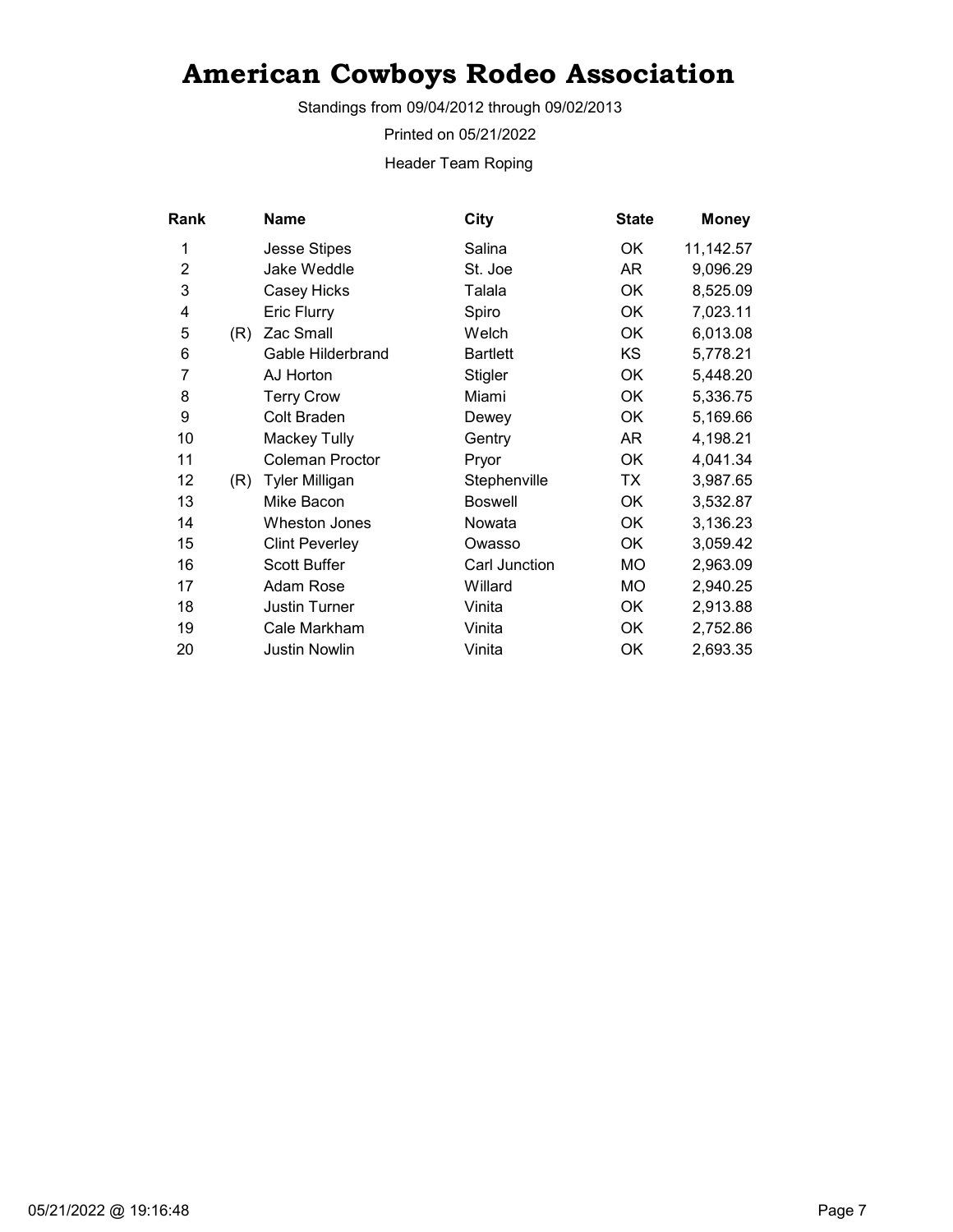Standings from 09/04/2012 through 09/02/2013

Printed on 05/21/2022

Heeler Team Roping

| Rank           |     | Name                       | City                   | <b>State</b> | <b>Money</b> |
|----------------|-----|----------------------------|------------------------|--------------|--------------|
| 1              |     | <b>Nicky Simmons</b>       | Colcord                | OK.          | 9,999.67     |
| $\overline{2}$ |     | <b>Stitches Stanley</b>    | Wagoner                | OK           | 8,459.50     |
| 3              |     | <b>Tyler Hutchins</b>      | Rose                   | OK           | 6,508.64     |
| 4              |     | Cody Heflin                | Pryor                  | OK           | 6,131.79     |
| 5              |     | Jake Pianalto              | Rose                   | OK           | 6,128.27     |
| 6              | (R) | Joseph Harrison            | Overbrook              | OK           | 6,018.85     |
| 7              |     | Tanner Ward                | Wister                 | OK           | 5,909.63     |
| 8              |     | <b>Casey Stipes</b>        | Salina                 | OK           | 5,877.70     |
| 9              |     | Levi Wilson                | <b>Bartlesville</b>    | OK           | 4,974.53     |
| 10             |     | <b>Brian Reece</b>         | Jay                    | OK           | 4,549.86     |
| 11             |     | <b>Brad Amos</b>           | <b>Sulphur Springs</b> | AR           | 4,487.39     |
| 12             |     | Josh Canant                | Perryville             | AR           | 4,333.68     |
| 13             |     | <b>Tyler Worley</b>        | Berryville             | AR           | 3,715.85     |
| 14             | (R) | Hazen Bear Paw Herrera     | Nowata                 | OK           | 3,702.77     |
| 15             |     | Sawyer Barham              | <b>Barnsdall</b>       | <b>OK</b>    | 3,599.33     |
| 16             |     | <b>Britt Bockius</b>       | Claremore              | OK           | 3,385.73     |
| 17             |     | <b>Billie Jack Saebens</b> | Nowata                 | OK           | 3,280.49     |
| 18             |     | <b>Chad Evans</b>          | Miami                  | OK           | 3,267.69     |
| 19             |     | Kyle Horton                | Stigler                | OK           | 3,124.65     |
| 20             |     | Jake Folk                  | So. Coffeyville        | OK           | 3,106.37     |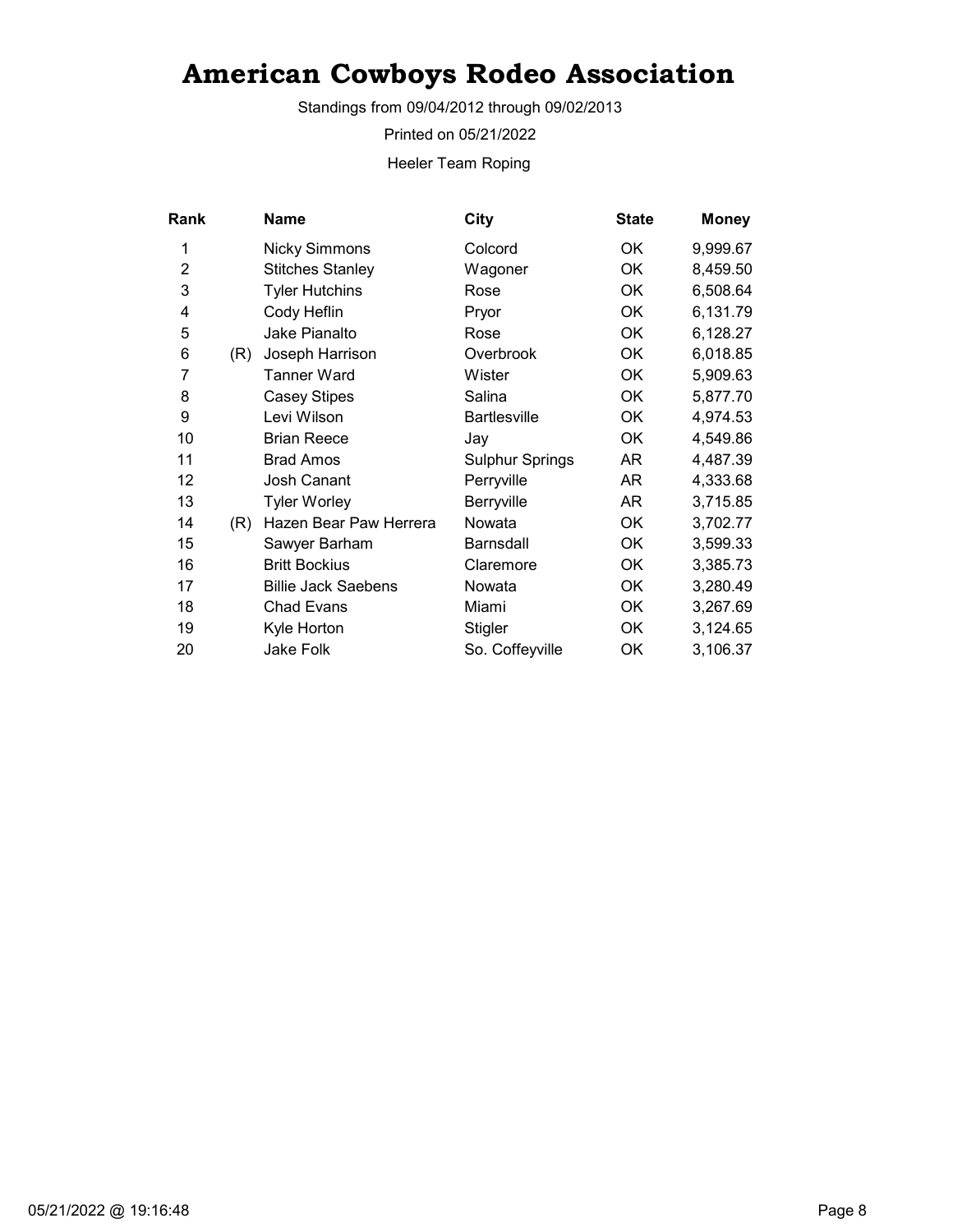Standings from 09/04/2012 through 09/02/2013

Printed on 05/21/2022

Cowgirl Breakaway

| <b>Rank</b>    |     | Name                   | City             | <b>State</b> | <b>Money</b> |
|----------------|-----|------------------------|------------------|--------------|--------------|
| 1              |     | Rachel Harp            | Lincoln          | AR.          | 5,967.66     |
| $\overline{2}$ |     | Jenna Lee Adams        | Weatherford      | OK           | 4,624.30     |
| 3              |     | Robi Jo Inman Treat    | Ketchum          | ОK           | 4,481.48     |
| 4              |     | Tina Hamilton          | <b>McAlester</b> | OK           | 4,076.01     |
| 5              |     | Jimme Beth Hefner      | Bixby            | ОK           | 4,066.76     |
| 6              |     | <b>Lindsey Hughes</b>  | Augusta          | KS.          | 3,977.60     |
| 7              |     | Katie Meller McElhaney | Henryetta        | OK           | 3,925.17     |
| 8              |     | Kendyl Hutton          | Sperry           | ОK           | 3,877.29     |
| 9              |     | Jacie Hudspeth Ponder  | Afton            | OK           | 3,309.79     |
| 10             | (R) | Johnna Setzer          | Quitman          | AR           | 3,203.48     |
| 11             | (R) | <b>Kesley Pontius</b>  | Wellston         | ОK           | 2,776.57     |
| 12             | (R) | Addee Larae Carder     | Miami            | OK           | 2,471.50     |
| 13             |     | Amber Butler           | Lamar            | OK           | 2,379.57     |
| 14             |     | Donna Charmasson       | <b>Bristow</b>   | OK           | 2,333.21     |
| 15             |     | Mackenzie Wickett      | Muldrow          | OK           | 2,305.00     |
| 16             |     | Kasi Prather           | Ochelata         | ОK           | 2,237.70     |
| 17             |     | Angela Bartley         | Chouteau         | ОK           | 2,153.85     |
| 18             |     | Lynsey Weddle          | St. Joe          | AR           | 2,021.08     |
| 19             |     | Stephanie Williams     | Fairland         | ОK           | 1,966.51     |
| 20             |     | Cali Griffin           | Sperry           | OK           | 1,943.43     |